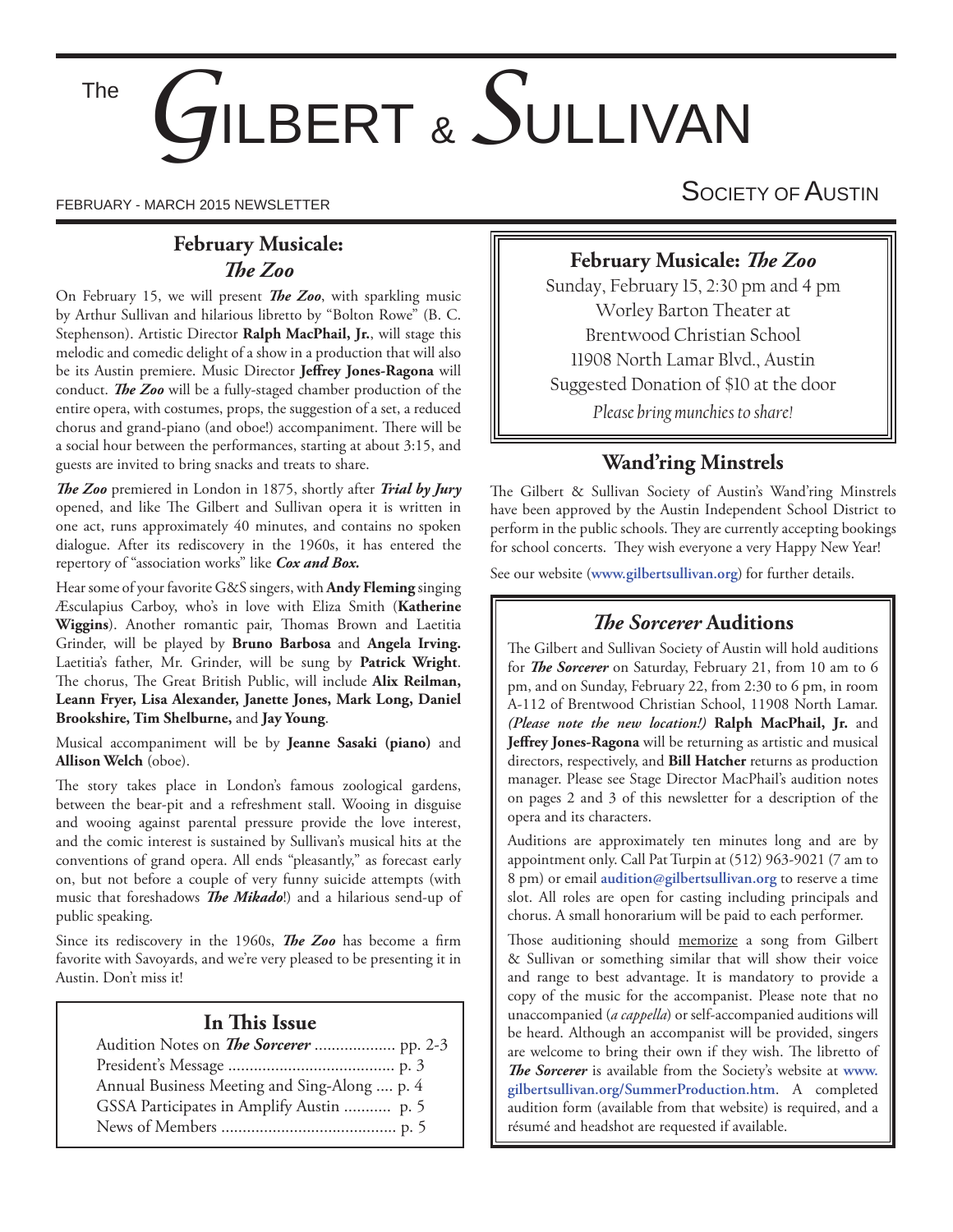# **Audition Notes on** *The Sorcerer* **by Ralph MacPhail, Jr.**



**The Sorcerer** (1877) is one of the early Gilbert & Sullivan operas; it was composed between the two shows GSSA produced last year, *Trial by Jury* (1875) and *H.M.S. Pinafore* (1878). It was the first feature-length G&S production of the ambitious impresario Richard D'Oyly Carte, and it proved to London audiences not only the promise of *Trial by Jury*, but

also D'Oyly Carte's belief that comic opera written in England by Englishmen on an English subject could be as effective as a French import—if not more so.

As noted in an earlier column, this opera was built on *Trial by Jury*, adding character types that would become standard in subsequent works, and several members of the original cast went on to create roles in the operas that followed.

Set in the rural village of Ploverleigh, it's a charming tale of Sir Marmaduke Poindextre's son Alexis' betrothal to Lady Sangazure's daughter Aline. Pretty conventional stuff-except that Alexis wants the rest of the world to be as happy as he is, so he engages a London tradesman, John Wellington Wells (of J. W. Wells & Co., Family Sorcerers) to provide a love philtre. This potion, administered in innocent-appearing cups of tea to all in the village, would make the villagers as deliriously happy as he is by falling in love with the first *unmarried* person of the opposite gender they meet. (Mr. Wells's potion is of course, a very *respectable* one.)

And this is where the fun begins: from this innocent (not to say naïve) notion, topsy-turvy reigns as the villagers, under the influence of Wells's elixir, fall in love—but with people out of their own social class. (Think of it as plot strands in *Downton Abbey* a century and a quarter before its time.) *The Sorcerer* is filled with Gilbert's wit, clever and romantic lyrics, and of course the wonderful and tuneful musical situations one expects to find in a Sullivan score.

My purpose below is to provide information for auditionees concerning the auditions and also concerning the characters in **The Sorcerer**. If you're planning to audition, please read this in its entirety. And even if you're *not*, please read it anyway: I hope you will find it interesting—and that it will give you a foretaste of the delights coming in June!

**Auditions will be held on Saturday and Sunday, February 21 and 22, in room A-112 on the campus of Brentwood Christian School.** Music Director and Conductor Jeffrey Jones-Ragona and I request that auditionees memorize a song from Gilbert & Sullivan or something similar that will show their voice and range to best advantage. *It is also mandatory to provide a copy of the music for* 



*the auditions accompanist. No* a cappella *auditions will be heard. An accompanist will be provided, but singers will be welcome to bring their own accompanist if they wish.*

If *The Sorcerer* is not in your library, you can download the libretto from The Gilbert & Sullivan Society of Austin's website (www. gilbertsullivan.org; click on "Summer Production"). The Gilbert & Sullivan Archive has additional material; call on http://math.

boisestate.edu/gas/, where you will be able to read a plot synopsis, see vintage images, or download audio files. Go to GSOpera (www. gsopera.com/opera/51/lexicon) for other good information on the work.

The Sorcerer is filled with roles that are fun to play, and several of them have serious sides—and challenges—too; the work is not as familiar as the two we presented last year, and thus it is deserving (as is all of Gilbert & Sullivan) of careful characterization and effective singing and acting. Gilbert & Sullivan are both on record as saying that when they produced *The Sorcerer* they were looking for good actors who could sing well: Gilbert wanted his words heard and understood and Sullivan wanted them well sung.

THE CHORUS is composed of the men: The Male Villagers **of Ploverleigh** (14 gentlemen, of various ages, in rather rustic or "service" attire); and the women: **The Female Villagers of Ploverleigh** (14 females, idealized Victorian maidens of various ages, also in rather rustic or "service" attire).

**THE PRINCIPALS:** Here are brief character sketches, with nods of gratitude to the writings of Harry Benford, Peter Kline—and a certain W. S. Gilbert\*:

**Sir Marmaduke Poindextre (***an Elderly Baronet***) (Bass-Baritone):**  "Poindextre" is an heraldic term suggesting his "top-of-the-tree" status, as does his rank of Baronet.<sup>1</sup> Kline calls him a "paragon of dignity and ancestral snobbery" and notes that he "sets the tone of the whole opera."3 He has been in love with Lady Sangazure for years, but has never declared it. Love finds its way, eventually, but not before the philtre makes him fall—for his housekeeper, Zorah Partlet! Gilbert paints him as a generous and hospitable lord of the local manor.

**Alexis (***of the Grenadier Guards—his son***) (Tenor):** His position in the Grenadier Guards is evidence of his aristocratic status, since such soldiers needed a private income.<sup>1</sup> Kline doesn't mince words: "This is in some respects the most difficult part in the opera. Vocally it is not terribly demanding, and a good strong A is the highest note needed. But the part requires an actor capable of giving charm to a basically unsympathetic character whose lines can be tedious if they are not well handled."3 *I* see him as so blinded by his love for Aline that he's not aware of his own silliness.

**Dr. Daly (***Vicar of Ploverleigh***) (Light Baritone):** The clergyman of the local parish.<sup>1</sup> This loveable character has a couple charming songs to sing and his nostalgic ruminations that his time for love has passed him by are invariably audience-pleasers. "The part requires a warm, light baritone voice with a strong high F-sharp. The most attractive music in the opera is his, and the quality of his singing will tend to set the musical tone of the whole production."3 (No pressure!) The good doctor is probably slightly past his middle age.

**Notary (Bass):** As in this country, a Notary (Public) authorizes documents and records the fact that certain persons swear something to be true<sup>1</sup>; Benford also notes that his presence may be Gilbert's "take-off of similar scenes in grand opera, such as *The Barber of* Seville and Lucia di Lammermoor."<sup>1</sup> Peter Kline offers a succinct overview of this small but memorable role: "He must be capable of a low E-flat that can be clearly heard. . . . He has no spoken lines, and his part in the first act does little to develop his character, since he merely supervises the signing of the marriage contract." But this part, like Mr. Bunthorne's Solicitor, can be made a memorable part of the show thorough excellent characterization.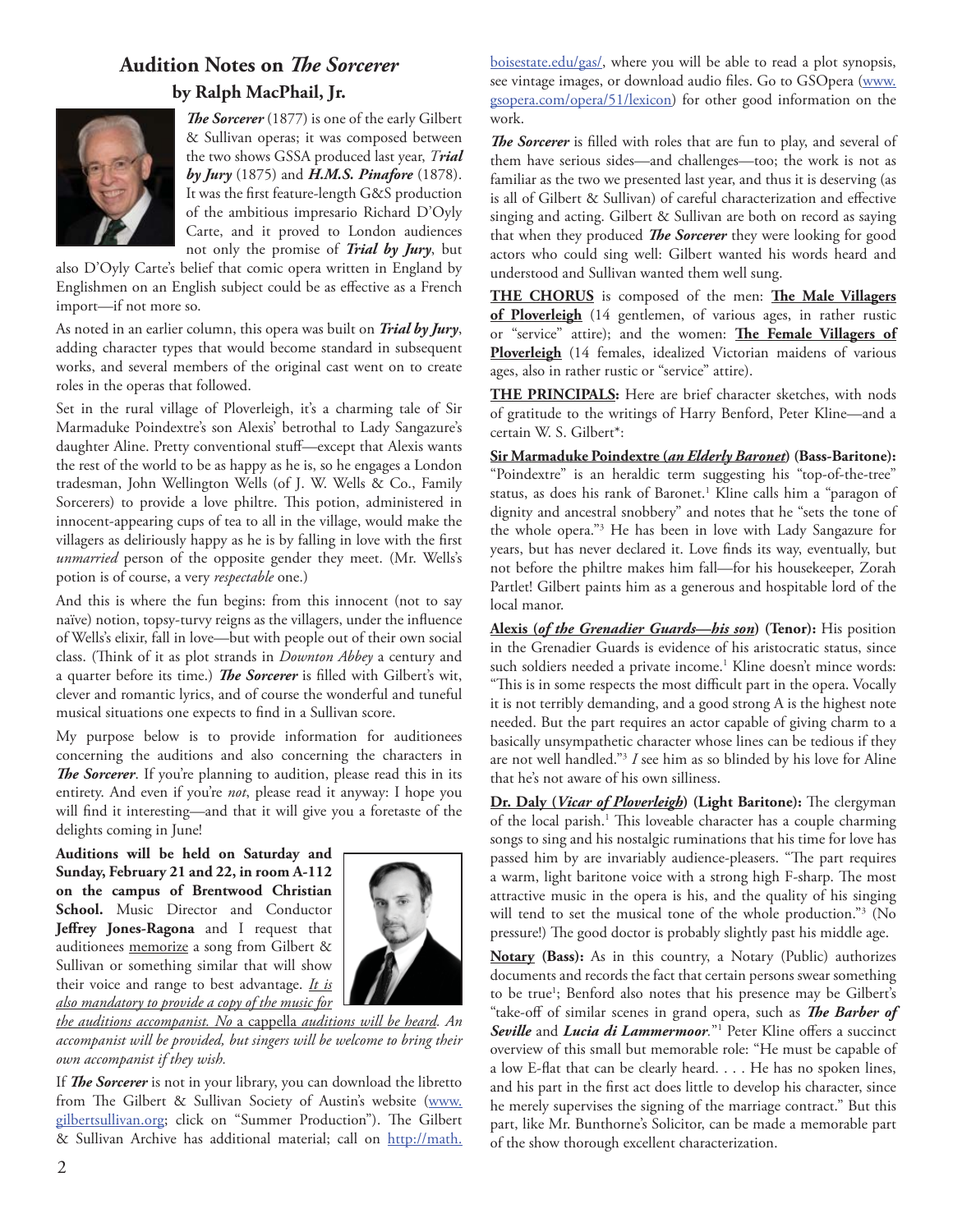#### **John Wellington Wells (***of J. W. Wells & Co., Family Sorcerers***)**

(Light Baritone): This "dealer in magic and spells"<sup>2</sup> needs a good singer-actor-comedian to portray him as a magician in the guise of a middle-class tradesman—and a Cockney to boot. George Grossmith created the role, and went on to create Wells's descendants: Sir Joseph Porter, Major-General Stanley, Bunthorne, etc. etc. etc. Our JWW won't perform "magic tricks"—he's not *that* sort of magician! But as the "title character," he carries a lot of weight under his top hat—and is willing to make the ultimate sacrifice to restore the status quo (or *is he???*).

**Hercules (***Mr. Wells's Page***) (Male child of ten-ish; speaking role):**  "This character has three lines, two of which are 'Yes, sir.' If he is a cheerful young boy in a fancy costume who lisps, he should be able to get a laugh."**<sup>3</sup>**

**Lady Sangazure (***a Lady of Ancient Lineage***) (Contralto):** Her family name means, of course, "blue blood" (see *Iolanthe*), but her lineage may not be quite as lengthy as Pooh-Bah's (see *The Mikado*). (Her lineage only goes back to Helen of Troy—not a protoplasmal primordial atomic globule.) "This is the first of the aging contraltos that are so often objected to by critics of Gilbert's libretti. Lady Sangazure is a woman of dignity and passion. She has no spoken lines, two duets, and one recitative."3 And that magic potion she imbibes makes her fall head over ears in love with J. W. Wells himself.

**Aline (***her Daughter—betrothed to Alexis***) (Soprano):** "Aline is perhaps the most sympathetic of all Gilbert's sopranos. She is, throughout, the victim of Alexis' narrow-mindedness, yet she never complains or wavers in her love for him, strong as her misgivings are."3 She "has no opportunities for comedy," and "She is perhaps the only character in the opera who maintains the audience's unqualified sympathy throughout."<sup>3</sup> Of course she needs a glorious and clear soprano. (And you'll *never guess* whom she falls for while under the potion's spell!)

**Mrs. Partlet (***a Pew Opener***) (Mezzo-Soprano):** Her name, according to Benford (citing the *OED*) is "A word used as the proper name of any hen, often *Dame Partlet*; also applied like 'hen' to a woman."<sup>1</sup> (Benford also notes that "a pew-opener was an impoverished parishioner who was allowed to gather tips by escorting the well-heeled worshipers to their family pews and holding the pew doors open for their benefit."<sup>1</sup> "The role is confined to one scene in each act, but Mrs. Partlet is the focal point of interest much of the time she is onstage. . . . Like Lady Sangazure, she is an aging woman, but she should contrast with her as much as possible in style and manners. . . .She is warm and loving, and in her attempts to marry off her daughter she reminds one a little of one of Jane Austen's characters." She also appears in the finales, of course. It's a *wonderful* character role.

**Constance (***her Daughter***) (Mezzo-Soprano):** Constance "has some good comic business in the second act with the Notary. . . . She is young, pretty, and lovesick. Her melancholy shyness contrasts strongly with Mrs. Partlet's down-to-earth aggressiveness, and one feels that she is completely dependent on her mother."**<sup>3</sup>** *Actually*, she has some good comic business in the first act with Dr. Daly, too!

I've said perhaps too often that there's only one G&S activity more fun than seeing one of their operas—and that's actually *working*  on one. Jeffrey and I do all we can to make the auditions fun and relaxed.

If you have questions, contact me at RafeMacPhail@ Yahoo.com.

#### **\*Bibliography**

- <sup>1</sup>Harry Bedford, *The Gilbert and Sullivan Lexicon* (Houston: Queensbury, 1999) and online at www.GSOpera.com/lexicon.
- <sup>2</sup>W. S. Gilbert, *The Savoy Operas: I* (London: Oxford University Press, 1962).

<sup>3</sup>Peter Kline, *Gilbert & Sullivan Production* (The Theatre Student Series) (New York: Richards Rosen Press, Inc., 1972).



### **PRESIDENT'S MESSAGE** by Libby Weed

A lively group of G&S faithful gathered on Sunday, January 11, to elect a board of directors, hear about the current status of our Society, and raise their voices in song under the leadership of **Leonard Johnson** and **Jeanne Sasaki**. I agree with **Reba Gillman**,

who chronicles this event elsewhere in this newsletter, that it is good to see a growing number of our members take a part in running the Society. We know that most folks are happy just to enjoy the rousing musicales and summer productions, but board members are pleased to share a bit about the workings of our organization.

What a great job Jeanne and Leonard did in preparing the program and leading us! All of the ladies present got to sing the parts of Sir Joseph's sisters, cousins, and aunts as well as Cousin Hebe, Ruth, the Major-General's daughters, and even the pirates of Penzance. All of the gentlemen were pirates, the Pirate King, sailors aboard the *Pinafore,* Frederic, and the Major-General himself. And we all got to sing Nanki-Poo's and Ko-Ko's parts in "The flowers that bloom in the spring." We had fun.

By the time you read this, the newly-elected board of directors will have met twice in 2015 to conduct business. We are very pleased that all of the strong leaders and workers from 2014 were willing to stand for election again.

Our great interest right now is the afternoon of February 15, when we hope you will join us for the Austin première of **The Zoo.** Imagine a young pharmacist who is tied up in knots because he might have poisoned his beloved by giving her something toxic rather than the peppermint he intended. Imagine a young man who is so enamored of the girl at the snack cart that he attempts to impress her by buying and eating everything she sells. Place both of these pairs on the grounds of a zoo (with a menacing bear pit as part of the action), add Sullivan's lyrical score, and you have all the ingredients for a romantic and hilarious afternoon's entertainment—where, of course, everything will end happily.

Bring some light refreshments to share, because between the 2:30 show and the 4:00 show (from about 3:15 to 3:45) we will enjoy a social time with the cast and our friends.

Last year at *Trial by Jury* we practically had to wedge folks in with a shoehorn, but this year we are performing our mid-season show in the spacious Worley Barton Theater-so bring the whole family and invite your friends. With a suggested donation of a mere \$10, **The** *Zoo* is the perfect culmination to Valentine's weekend.

Libby Mark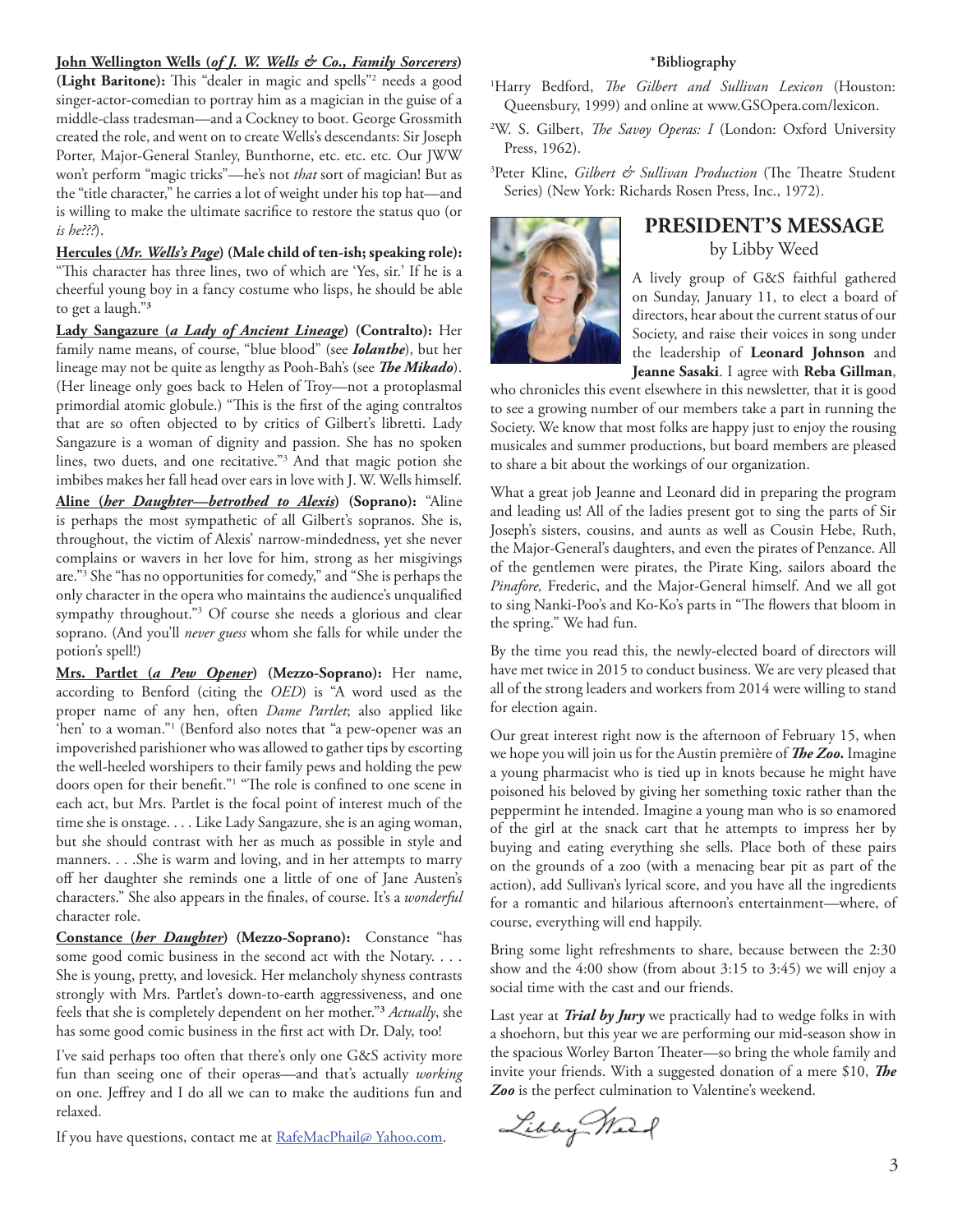## **Annual Business Meeting and Sing-Along by Reba Gillman**



What a warm and friendly gathering! On Sunday, January 11, over 40 people made it to our very familiar former home, Genesis Presbyterian Church. The Fellowship Hall has hosted many rehearsals in recent years, as well as quite a few musicales. Many members came to vote and be part of the governing of our Society. Some were familiar long-time members, others joined

more recently and we are happy to see their faces. How wonderful to greet the old faithful from bygone times. They brought back happy memories of a hardworking, but worrisome time, when we were gradually establishing ourselves as a more professional and inspiring production organization. We never had enough money and many unexpected problems came up. Every survival was a triumph -- and we're still here.

President **Libby Weed** gave her usual friendly greetings and moved on to information about this year's achievements and the capable people who run our Society. The report from Production Manager **Bill Hatcher** was reduced by his absence. Libby explained that Bill was in San Antonio with his mother so they could attend church where the family had been members for 50 years. Bill did report that our June 2014 production of *H.M.S. Pinafore* was our best ever and had made many people very happy. He has been working hard on our second mid-year fully staged production, *The Zoo*. The Sullivan music for *The Zoo* will be performed by pianist Jeanne Sasaki and oboist **Allison Welch**. We have included the oboe because there is a joke in the script pertaining to an oboe. Bill has also started working on many chores related to our June production of *The Sorcerer*. I would like to mention here that Bill's mother, **Betty Hatcher**, is probably our oldest member and predates me by six months. She was 98 in May 2014.

**Dave Wieckowski**, our treasurer and CFO, was at home with a bad cold and could not attend our business meeting. **Michael Meigs**, Secretary and Bursar, was absent enjoying a family holiday in Switzerland. He reported our membership at 330, the highest ever. I remember back in the late 70's and early 80's when we had 30 members. **Robert L. Schneider** was present to give his own enthusiastic report of The Wand'ring Minstrels' activities, and it's a wonder that we didn't all start singing right then. He gets you going! Robert brings his enthusiasm to any group the Minstrels perform for, and interest in the organization continues to grow. President Libby then said it was time to elect our board of directors for the year 2015. She named each director, asking all those present to stand. **Libby Weed**, President, present; **Roberta Long**, Executive Vice President, busy with grant applications and other official business, present; Dave **Wieckowski**, Treasurer and CFO, absent; **Michael Meigs,** Secretary and Bursar, and many other duties, absent; **David Little**, Publicist and Webmaster, absent for family reasons; **Reba Gillman**, Historian, present; **Leonard Johnson**, Scholarships Coordinator and Choral Director, present; **Allan Longacre**, Community Relations, present; **Diane Radin**, Grants Coordinator, present; **Robert L. Schneider**, Wand'ring Minstrels Coordinator, present; **Charles Smaistrla**, Legal Counsel, present; **David Treadwell**, Special Projects, present.

She then asked if there were any nominations from the floor, and Alan Turpin immediately moved that the slate be approved by acclamation; Sue Caldwell seconded the motion. President Libby asked all paid members present to vote aye by raising their hands. She asked for negative votes but there were none. and the election was over.

Leonard Johnson and Jeanne Sasaki took over immediately. The prepared music books already handed out to the audience showed up in every hand as we began singing *H.M.S. Pinafore* and moved on to much more from *The Pirates of Penzance*. Then back to Pinafore to explain how Sir Joseph got to rule the Queen's Navee. Back to *Pirates* to tell that story and to hear all the wonderful words that the Major General (with **Arthur DiBianca** reprising the role) tosses out. And finally a taste from *The Mikado*, "The flowers that bloom in the spring." We need to do this more often. Sing songs from the G&S operas, learn the words, enjoy the music. That's how you learn G&S, and are rewarded when you attend a performance and hear the old familiar! Already warmed up, we were able to hear Robert sing the Pirate King's lead-in and join him singing "Hail, Poetry" and that tricky "Now to the banquet we press." What a happy crowd thronged around the delicious munchies on the tables at the back of the room. Long-time member Loel Graber was beside himself with joy to realize that his long ago efforts had helped create this Society, and that we were going strong, better than ever.

#### **GSSA's Annual Business Meeting and Sing-Along**

*photos courtesy Steve Schwartzman see more at* **gilbertsullivanaustin.smugmug.com**



*Leonard Johnson conducts the enthusiastic audience ...*



*... including long-time member Loel Graber*



*pianist Jeanne Sasaki and her page-turner, Cody Ireland*



*Arthur DiBianca as the Major General*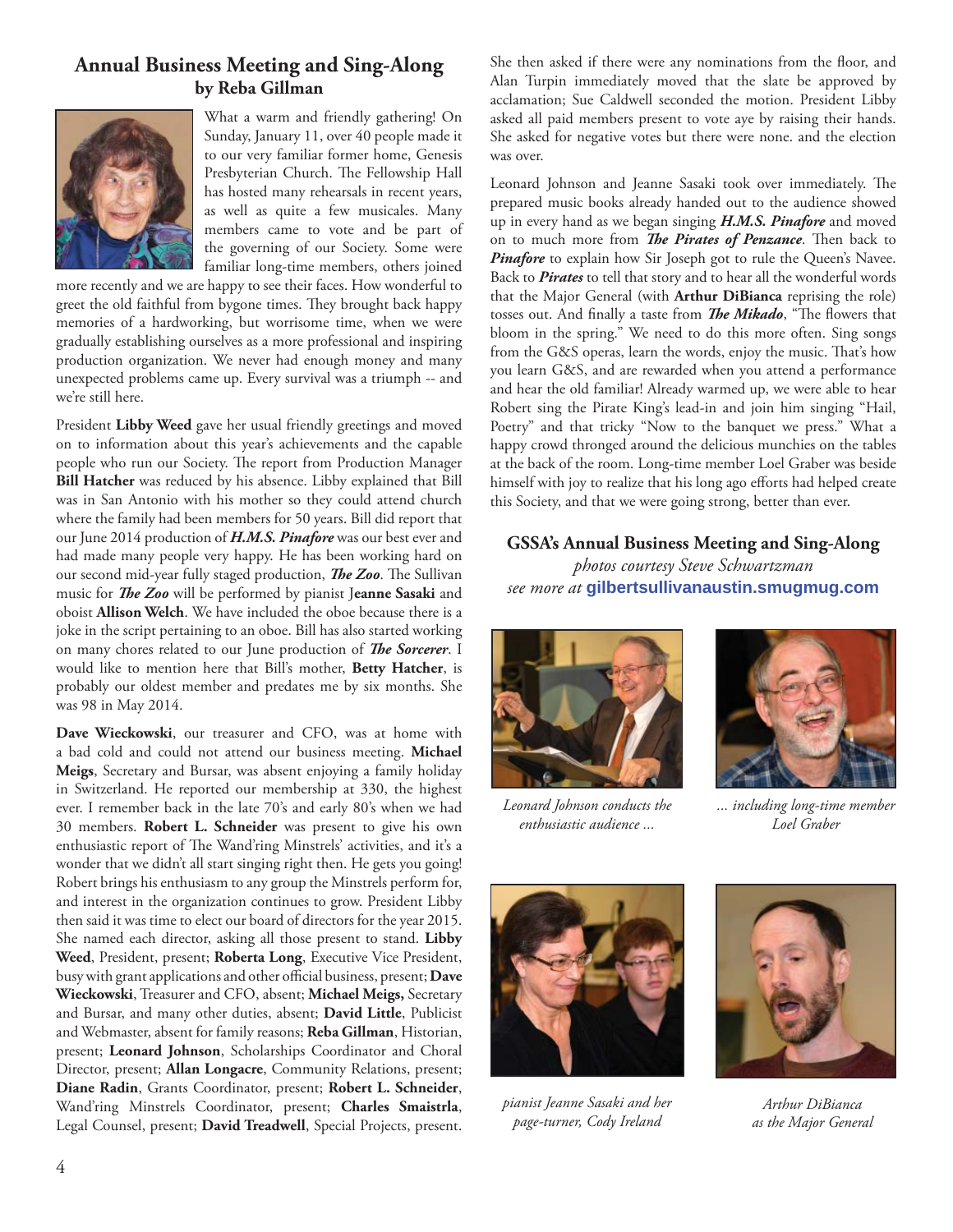## **GSSA to Participate in Amplify Austin Day**

The Gilbert & Sullivan Society has become a partner of I Live Here, **I Give Here**, and will participate in **Amplify Austin Day**. Amplify is a homegrown giving day for donors to support local nonprofit organizations. It is a 24-hour celebration of donors and organizations, running from 6 pm Thursday, March 5, to 6 pm Friday, March 6. Donors can go on line, learn about many of the nonprofits in Austin and what they do, and make contributions. Organizations have the ability to present themselves to a broad group of potential donors, expand their donor base (in 2014, 46% of gifts were first-time gifts to the receiving nonprofits), and take advantage of additional incentive dollars and prizes raised by I Live Here, I Give Here.

*Why does GSSA want to participate?* Like all cultural arts organizations, ticket sales represent only a small part of our budget. For the rest, we are dependent on grants and on the generosity of our donors. **And GSSA is growing.** In addition to our wonderful summer *grand productions*, our *musicales* have gotten better and better under the capable stewardship of Janette Jones; last year we offered a staged version of *Trial by Jury*, Gilbert & Sullivan's one-act opera, and it was so successful that we have decided to continue to offer these "special performances" on an annual basis (see articles about *The Zoo,* a one-act opera by B.C. Stephenson & Sullivan we will perform on February 15); our *Wand'ring Minstrels* under the leadership of Robert Schneider has "taken off," introducing us to new audiences and presenting shows in schools, retirement and nursing homes, community activities and private parties; we have awarded another scholarship for a talented young artist to continue his studies, and plan to award such scholarships regularly. In addition, GSSA is above all an educational organization, and this gives us a chance to make ourselves known to new potential audience members and to create new Savoyards.

*What can you do?* Become a **Fundraiser**. Create a fundraiser page (at no cost to you) and let your friends and co-workers know they can contribute through your page. It's sort of like participating in a "charity run," but you don't even have to put on your running shoes. Have a **Watch Party.** Get your group together to watch the donations come in on the Amplify ATX web site, even compete for prizes for GSSA. **Visit amplifyatx.ilivehereigivehere.org** on March 5 – 6 and donate. If you would like to learn about becoming a fundraiser or holding a watch party, please call Roberta Long at 512-795-0808.

#### MEMBERSHIP FORM

We encourage you to join our Society. If you are a member, please check your membership renewal on the top of the mailing label. If expired or near expiration, your membership needs to be updated! To correct your address, renew your membership, or become a member, complete this form, and mail it to us with your check, payable to "GSSA," or call to join (512) 472-4772 (GSSA).

Please check a membership category:

| $\Box$ Individual (\$20-\$29) |
|-------------------------------|
| Family/Group (\$30-\$49)      |
| Patron (\$50-\$99)            |

**Grand Duke or Duchess** (\$100-\$249)

**Major General** (\$250-\$499)

**Pooh-Bah** (\$500-\$999) П

**Pirate King** (\$1000-\$2499) **Savoyard** (\$2500 & up)

| Does your company match donations? ______________________ |  |
|-----------------------------------------------------------|--|
| $\mathsf{I}$   I'd like to volunteer. I'm interested in:  |  |
|                                                           |  |

We are proud to list our members in our programs, but if you would prefer NOT to be listed in our programs, please check here:

# **NEWS of our MEMBERS**

Artistic Director **Ralph MacPhail, Jr.** will return to Bryan, Texas, on Friday, February 20, to give a pre-performance talk at St. Michael's Episcopal School. The event is an opening-night gala for the school's  $37<sup>th</sup>$  annual G&S production. This year's show will include Gilbert & Elliot's *No Cards* and Burnand & Sullivan's *Cox and Box*. In addition, the Savoyards at St. Mike's will perform some familiar choruses from the Savoy operas. (Information and reservations: **www.stmes.net/operetta**; 979/822-2715; **mary.brown@stmes.net**.)

**Christiana Cole Little** (*The Sorcerer* 2001 and *The Mikado* 2005) has released an album of sacred music. *Divine Mercy* is now available for download on iTunes. Guitarist Phil Faconti and Christiana met playing music at St. Francis di Paola Catholic Church in



Brooklyn. They decided to record some of their favorite songs and hymns, to preserve some of the magic that they created each week at Mass. Engineered, mixed and mastered by Jamie Cowperthwait (himself an accomplished composer and writer), *Divine Mercy* spans from 9th Century Latin Chant to Schubert to Quaker Hymns to contemporary praise and worship. Find *Divine Mercy* in the iTunes store by searching for "Christiana Cole" or "Divine Mercy."

**June Julian**, **Claire Vangelisti**, **Kathrine Altobello**, **Marti Ahern**, and Music Director Jeffrey Jones-Ragona are performing a recital on the Austin Chamber Ensemble concert series on March 6 and 7 at First Presbyterian Church. Both shows are at 8 pm and will include opera arias, duets, and musical theatre classics. Rick Seilers, piano professor at Louisiana State University, is accompanying. Tickets and info are available at **www.austinchamberensemble.com**.